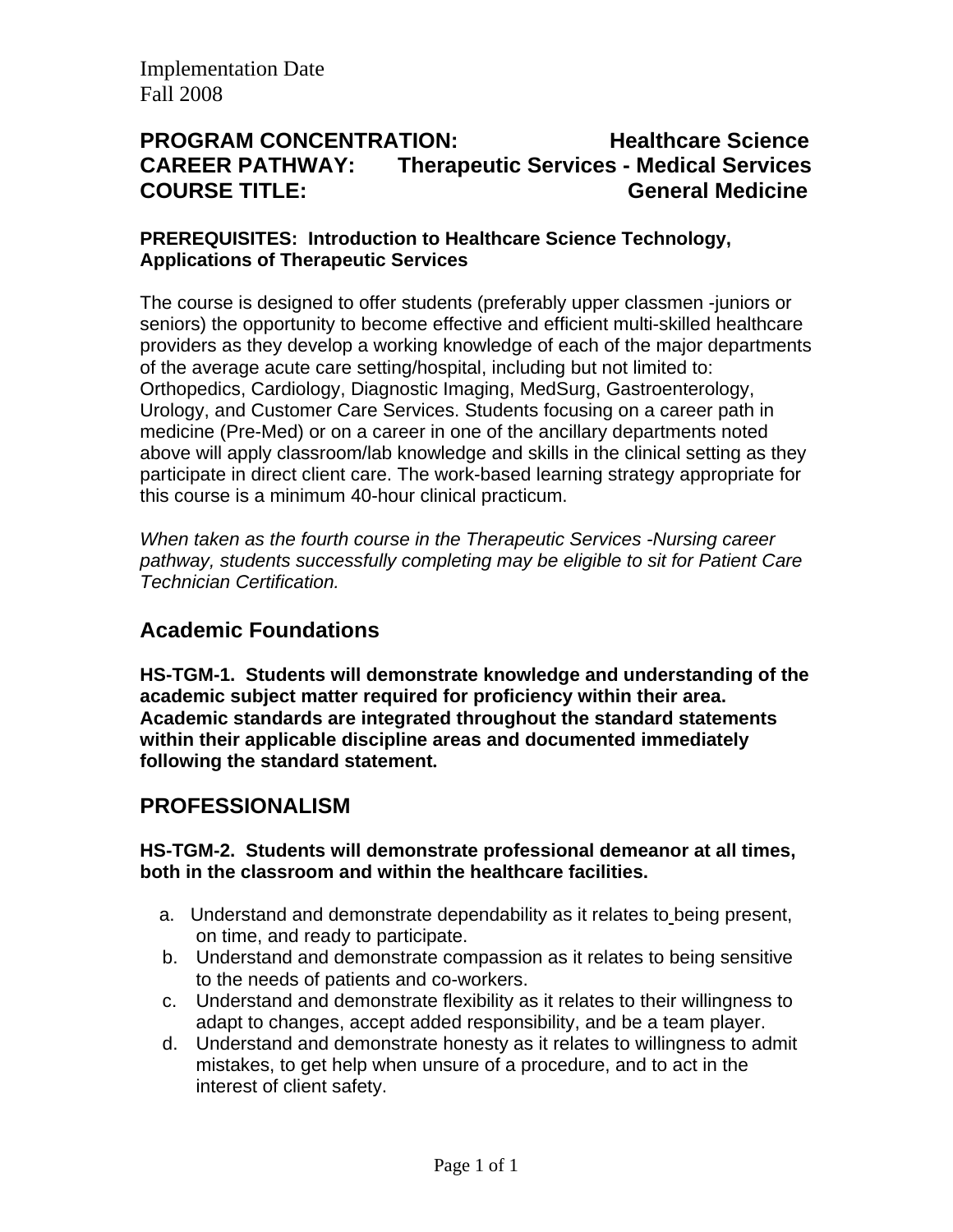- e. Understand and demonstrate integrity as it relates to client privacy and client confidentiality.
- f. Understand and demonstrate the importance of personal appearance to include appropriate dress code, good personal hygiene, and professional demeanor.
- g. Understand and demonstrate the importance of good organizational skills.
- h. Understand and demonstrate excellent time management skills including completion of assignments.

# **COMMUNICATION AND CUSTOMER SERVICE**

#### **HS-TGM-3. Students will demonstrate communication and appropriate customer service skills.**

- a. Examine and exhibit proper communication with the consumer.
- b. Examine and exhibit proper communication with team members.
- c. Examine and exhibit proper communication with the employer.
- d. Understand and demonstrate how to communicate in a healthcare setting and convey critical client information to appropriate team members in a timely and professional manner.
- e. Understand and show sensitivity to cultural differences to include the use of appropriate language aids.
- f. Examine and exhibit proper communication in unsafe environmental conditions and unusual occurrences and incidents.

# **ETHICAL AND LEGAL RESPONSIBILITIES**

#### **HS-TGM- 4. Students will demonstrate an understanding of professional ethics and legal responsibilities.**

- a. Demonstrate techniques for maintaining confidentiality and privacy to include HIPAA regulations.
- b. Explain medicolegal concepts.
- c. Acknowledge a personal code of ethics.
- d. Explain the national professional standards including the American Nurses' Association National Code of Ethics, state ethical standards, the Hippocratic Oath, state standards related to unlicensed assistive personnel, and state standards for licensed personnel.

## *ACADEMIC STANDARDS:*

*SSCG6. The student will demonstrate knowledge of civil liberties and civil rights.* 

# **DATA COLLECTION**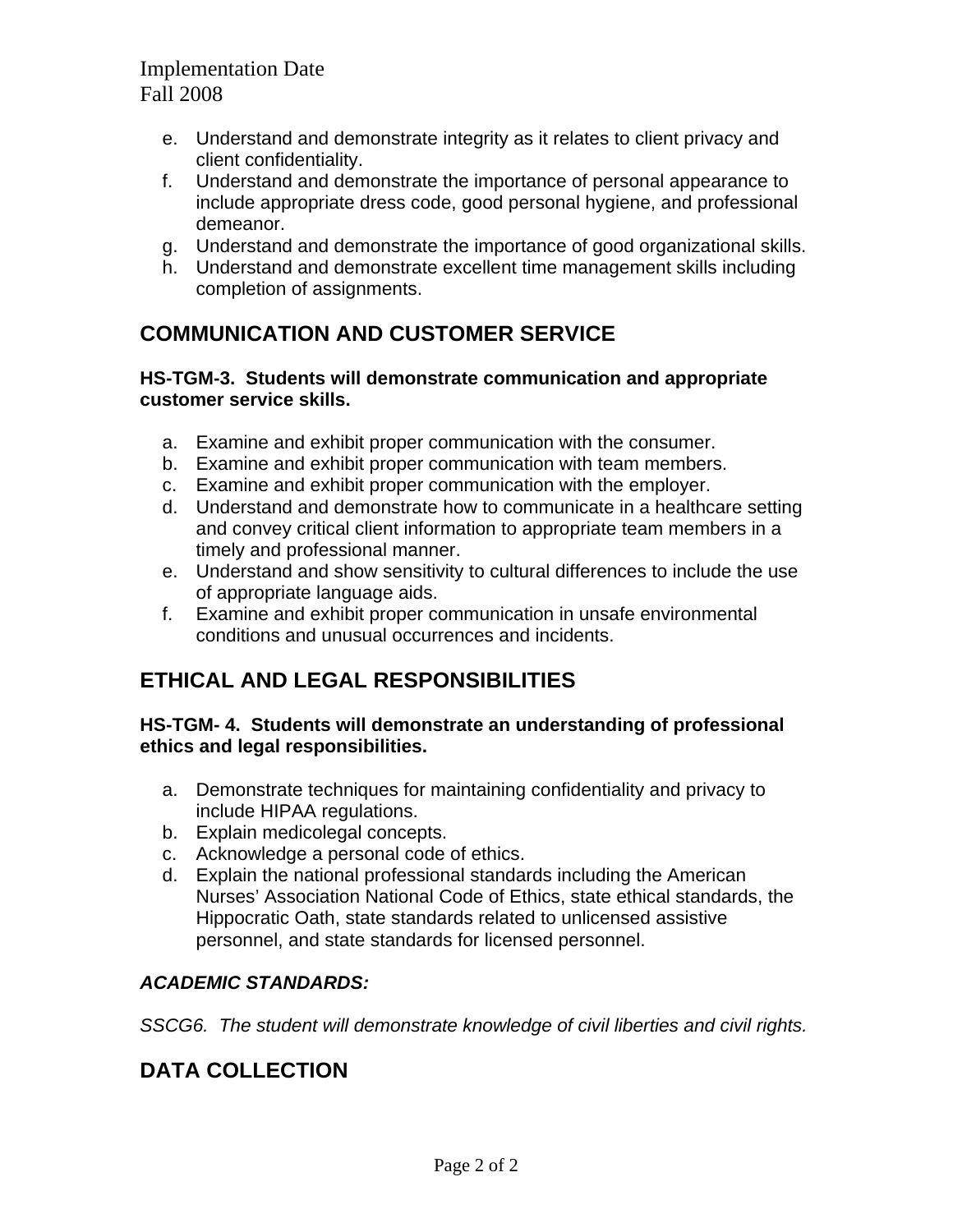#### **HS-TGM-5. Students will understand the importance of and demonstrate data collection as it relates to the goals, objectives, and implementation of the treatment plan according to their scope of practice.**

- a. Observe, record, and report client behavior.
- b. Assist treatment team in observing, reporting, and recording client healthcare needs, strengths, and problems.
- c. Follow policies and protocols of the facility.
- d. Understand and demonstrate all necessary interventions of the patient treatment plan as it relates to their scope of practice.
- e. Examine and demonstrate the importance of client collaboration and acceptance in identifying and implementing appropriate interventions in the treatment plan.
- f. Assist in identifying potential educational needs.

### *ACADEMIC STANDARDS:*

*SCSh3. Students will identify and investigate problems scientifically.* 

*SCHSh4. Students use tools and instruments for observing, measuring and manipulating scientific equipment and materials* 

*SCSh5. Students will demonstrate the computation and estimation skills necessary for analyzing data and developing reasonable scientific explanations* 

# **INFECTION CONROL**

**HS-GM-6. Students will understand and apply infection control guidelines including techniques for maintaining isolation.** 

- a. Demonstrate understanding of and practice standard precautions.
- b. Demonstrate understanding of isolation techniques.
- c. Describe risk and prevention of cross contamination.
- d. Demonstrate sanitizing, disinfecting, and sterilizing techniques.

# **SAFETY AND THE ECONOMY OF HEALTHCARE**

#### **HS-GM-7. Students will examine the trends, financing, and principles of healthcare economics including the importance of safety practices.**

- a. Understand and explain the cause and effect of risk management.
- b. Apply the principles of body mechanics in moving, lifting, and transferring clients to reduce risks of injury to clients or themselves.
- c. Explain how safety processes and procedures impact healthcare costs according to chosen career pathway.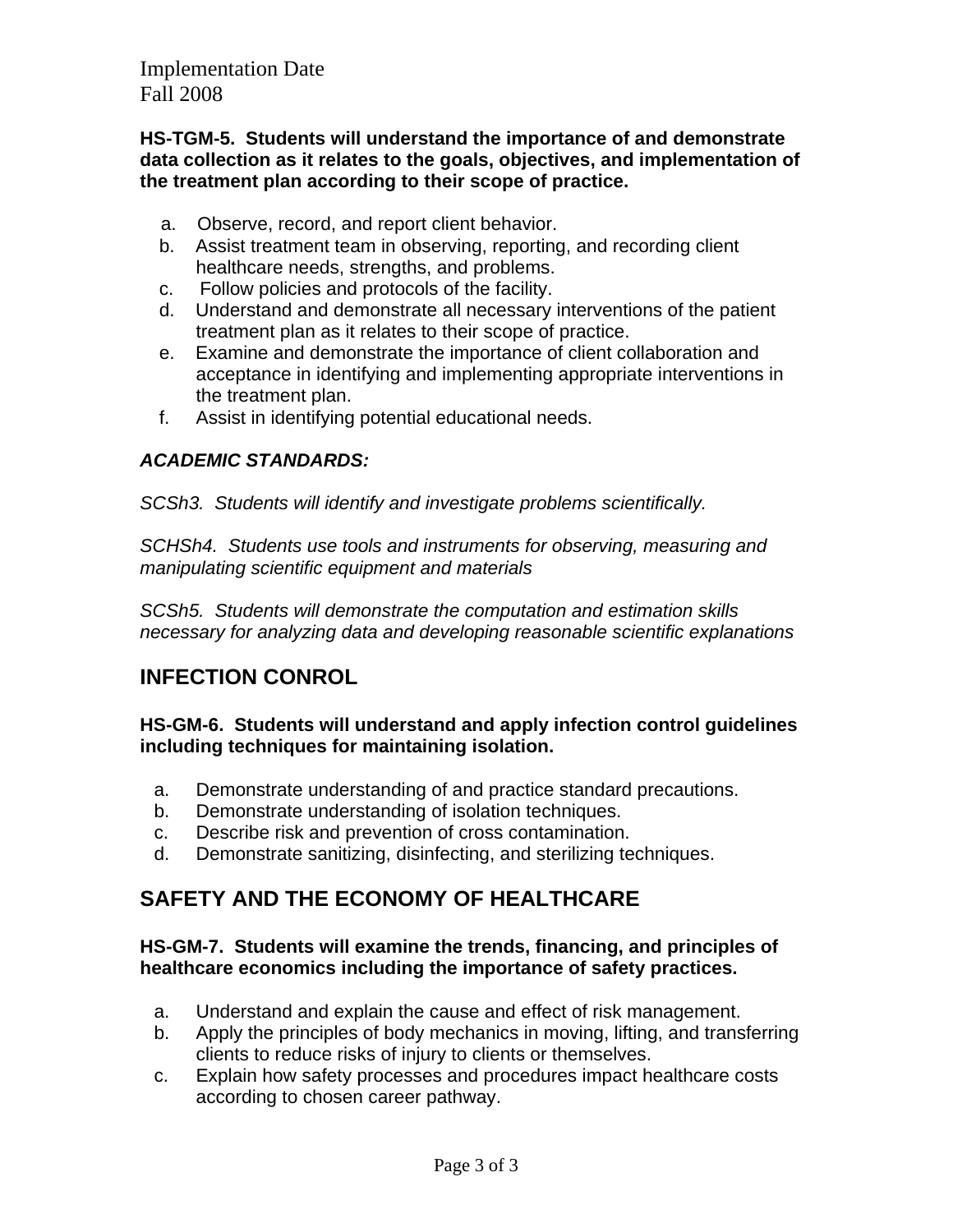- d. Examine and show understanding of the health and financial risks involved with patient safety.
- e. Understand, assess and report on incidents that can occur in healthcare facilities.
- f. Demonstrate understanding of the impact their choices and the choices of others as consumers have not only on their health, but on the economy especially as it relates to personal consumption and increased healthcare dollars.

### *ACADEMIC STANDARDS:*

*SSEPF2. The student will give examples of how rational decision making entails comparing the marginal benefits and the marginal costs of an action SSEV 4. Students will understand and describe availability, allocation, and conservation of energy and other resources.* 

*SSEV 5. Students will recognize that human beings are part of the global ecosystem and will evaluate the effects of human activities and technology on ecosystems.* 

# **MEDICAL TERMINOLOGY**

#### **HS-TGM-8. Students will understand and utilize terminology related to the human anatomy.**

- a. Utilize diagnostic, surgical, and procedural terms and abbreviations related to the integumentary system.
- b. Utilize diagnostic, surgical, and procedural terms and abbreviations related to the respiratory system.
- c. Utilize diagnostic, surgical, and procedural terms and abbreviations related to the cardiovascular system.
- d. Utilize diagnostic, surgical, and procedural terms and abbreviations related to the musculoskeletal system.
- e. Utilize diagnostic, surgical, and procedural terms and abbreviations related to the endocrine system.
- f. Utilize diagnostic, surgical, and procedural terms and abbreviations related to the nervous system.
- g. Utilize diagnostic, surgical, and procedural terms and abbreviations related to the lymphatic system/immune system.
- h. Utilize diagnostic, surgical, and procedural terms and abbreviations related to the gastrointestinal system.
- i. Utilize diagnostic, surgical, and procedural terms and abbreviations related to the urinary tract.
- j. Utilize diagnostic, surgical, and procedural terms and abbreviations related to the reproductive system.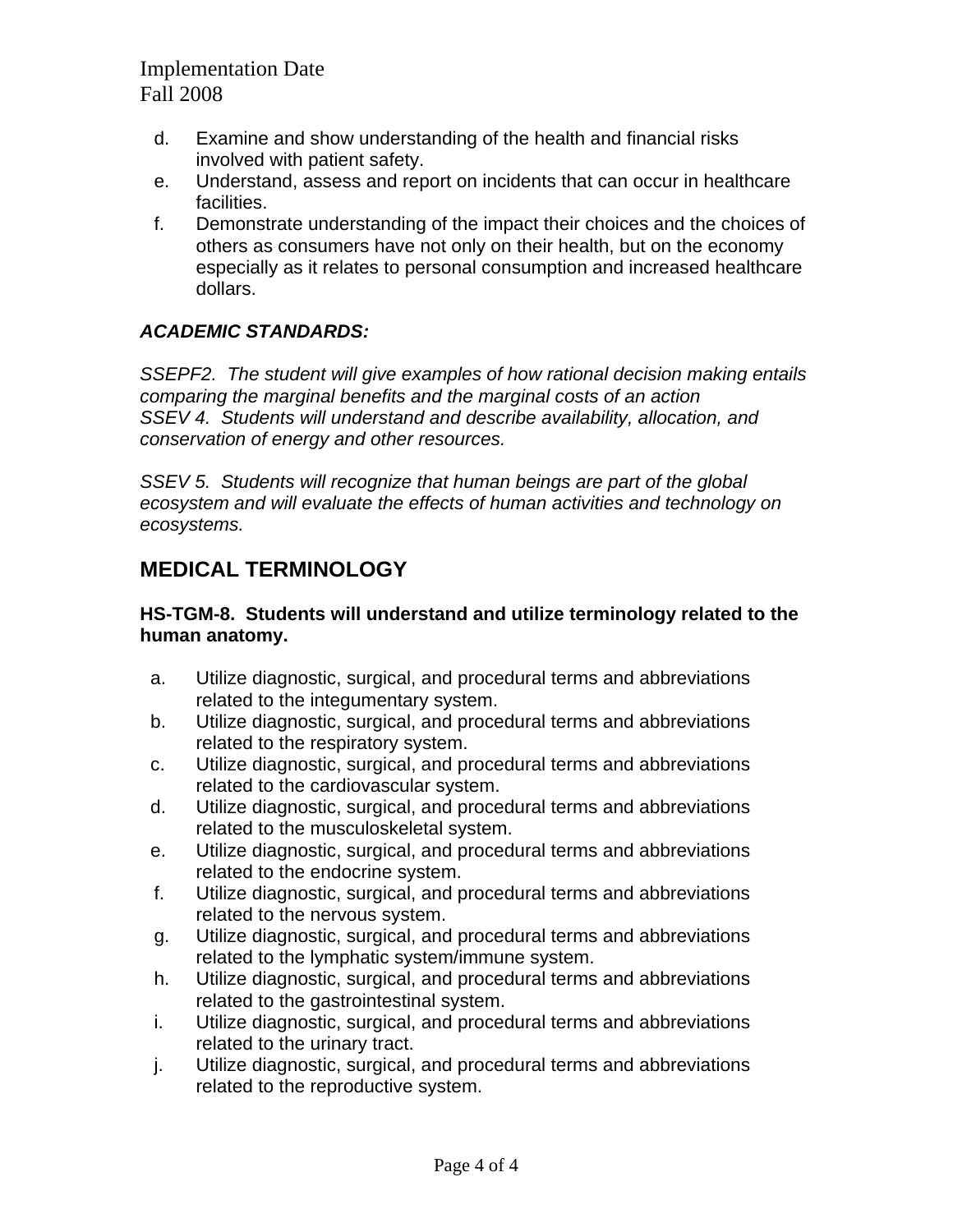### *ACADEMIC STANDARDS:*

*ELA9RL. The student understands and acquires new vocabulary and uses it correctly in reading and writing.* 

#### **HS-TGM-9. Students will acquire skills according to career interest and apply those skills in a clinical setting for a minimum of 40 hours.**

- a. Demonstrate understanding of knowledge and skills for career focus.
- b. Perform objectives and complete assigned tasks in assigned clinical area according to facility standards according to their scope of practice**.**

## **ADVANCED TECHNICAL SKILLS**

*Students who have successfully completed Nursing Essentials may be eligible to receive Patient Care Technician Certification by completing the following standards.* 

#### **HS-TGM-10. Students will demonstrate understanding of and perform advanced technical skills in musculoskeletal system care – Physical Therapy and Orthopedics.**

- a. Describe management of clients with immobilization devices.
- b. Set up clients correctly in special devices for promoting mobility and circulation.
- c. Demonstrate techniques for applying anti-embolic hose to extremities.
- d. Demonstrate the care and use of prosthetic and orthotic devices.

### *ACADEMIC STANDARDS:*

*SAP2. Students will analyze the interdependence of the integumentary, skeletal and muscular systems as these relate to the protection, support and movement of the human body* 

## **MONITORING CLIENT STATUS**

#### **HS-TGM-11. Students will understand and demonstrate the process for monitoring client health status according to professional standards and report results accurately – MedSurg (Medical and Surgical).**

- a. Measure and report vital signs including pain assessment.
- b. Make observations related to circulation and report findings.
- c. Monitor and report intake and output.
- d. Assist with admitting, transferring, and discharge.
- e. Report results of point of care testing.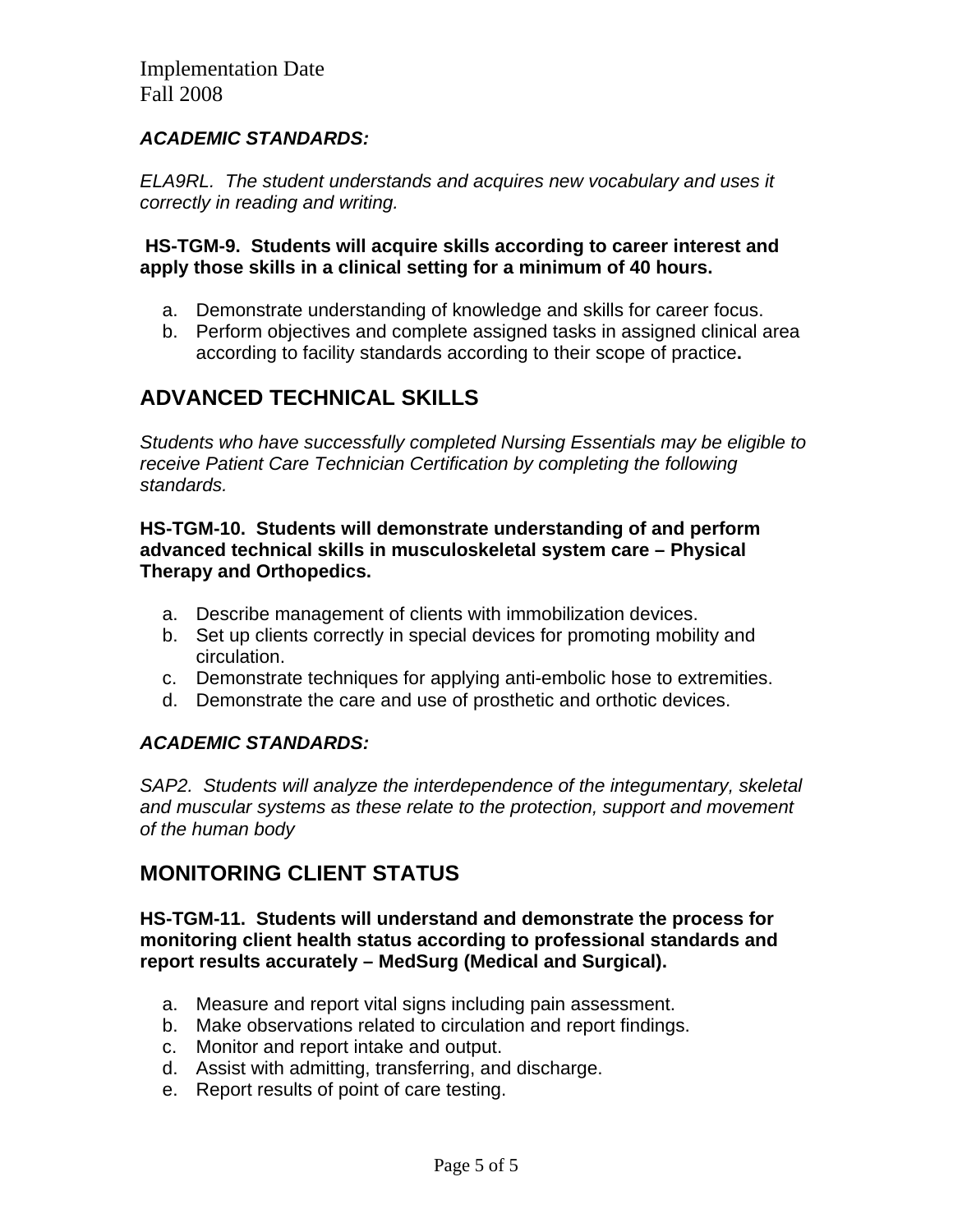- f. Observe and report cognitive function.
- g. Assess overall patient appearance and report.

#### *ACADEMIC STANDARDS:*

*SCSh3: Students will identify and investigate problems scientifically.* 

*SCHSh4: Students use tools and instruments for observing, measuring and manipulating scientific equipment and materials* 

#### **HS-TGM-12. Students will demonstrate understanding of advanced technical skills in respiratory care – Respiratory Therapy.**

- a. Identify normal and abnormal respiratory effort.
- b. Demonstrate correct placement of cannula and mask for oxygen therapy.
- c. Describe croup tent usage and maintenance.
- d. Correctly apply pulse oximeter for measurement of oxygen saturation and recognize the difference between normal and abnormal readings.
- e. Assist clients with respiratory management devices.
- f. Demonstrate techniques for suctioning based on facility protocol.
- g. Describe and demonstrate care for a tracheostomy based on facility guidelines within their scope of practice.

### *ACADEMIC STANDARDS:*

*SAP1. Students will analyze anatomical structures in relationship to their physiological functions.* 

#### **HS-TGM-13. Students will demonstrate understanding of advanced technical skills in wound care within their scope of practice – MedSurg (Medical and Surgical).**

- a. Describe variations in wounds and methods for reporting.
- b. Describe pain associated with wounds and techniques for assessing, reporting, and managing pain.
- c. Demonstrate techniques in caring for wound drains.
- d. Demonstrate techniques for wound care including reporting observations.
- e. Demonstrate techniques for wound irrigation including documentation.
- f. Demonstrate techniques for application of sterile dressings, bandages, and binders including documentation.
- g. Demonstrate techniques for applying hot and cold treatments including documentation.
- h. Utilize sterile technique in performing surgical dressing changes.

### **ACADEMIC STANDARDS:**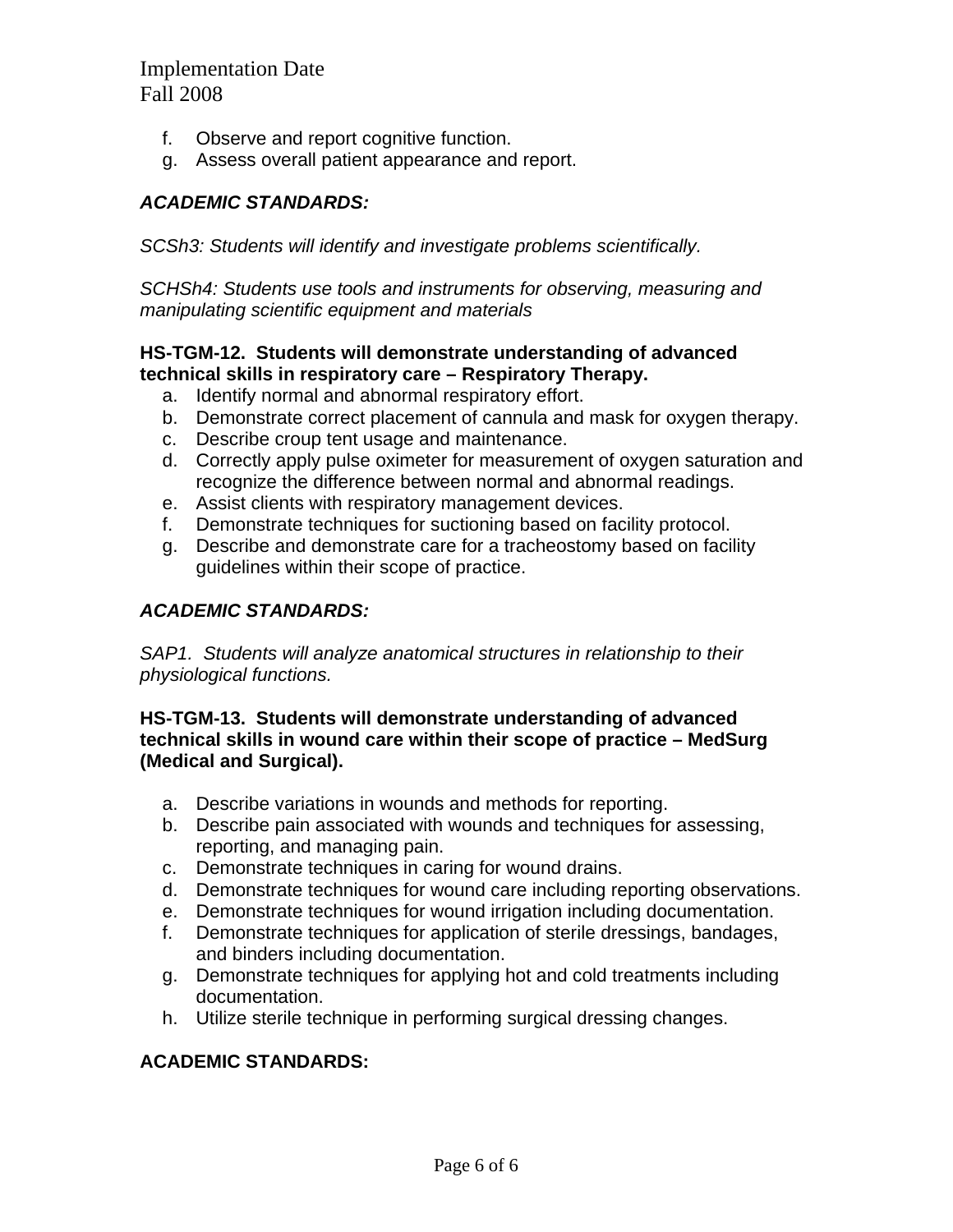*SAP2. Students will analyze the interdependence of the integumentary, skeletal, and muscular system as these relate to the protection, support, and movement of the human body.* 

**HS-GM-14. Students will demonstrate understanding of advanced technical skills in nutrition and fluid intake, elimination, and ostomy care – Medical Laboratory, Gastroenterology, and Urology.** 

- a. Demonstrate measurement of fluid intake and output including documentation.
- b. Assist in management of patients receiving tube feedings according to facility protocol and scope of practice.
- c. Obtain blood glucose samples correctly and record and report findings to the nurse.
- d. Observe IV site for signs/symptoms of infiltration and report findings to the nurse.
- e. Demonstrate techniques for peripheral IV removal.
- f. Demonstrate techniques for urinary catheterization including documentation.
- g. Demonstrate techniques for catheter removal.
- h. Demonstrate techniques for enema administration including documentation.
- i. Demonstrate techniques for collecting urine and stool specimens including documentation.
	- j. Demonstrate techniques for bladder and catheter irrigation and catheter care including documentation.
	- k. Demonstrate ostomy care procedures.

### *ACADEMIC STANDARDS:*

*SCSh3. Students will identify and investigate problems scientifically.* 

*SCHSh4. Students use tools and instruments for observing, measuring, and manipulating scientific equipment and materials.* 

*MM4P3. Students will communicate mathematically.* 

*MM4P4. Students will make connections among mathematical ideas and to other disciplines.* 

*MM4P5. Students will represent mathematics in multiple ways.* 

*SAP4. Students will analyze the physical, chemical and biological properties of process systems as they relate to transportation, absorption and excretion including the cardiovascular, respiratory, digestive, excretory systems*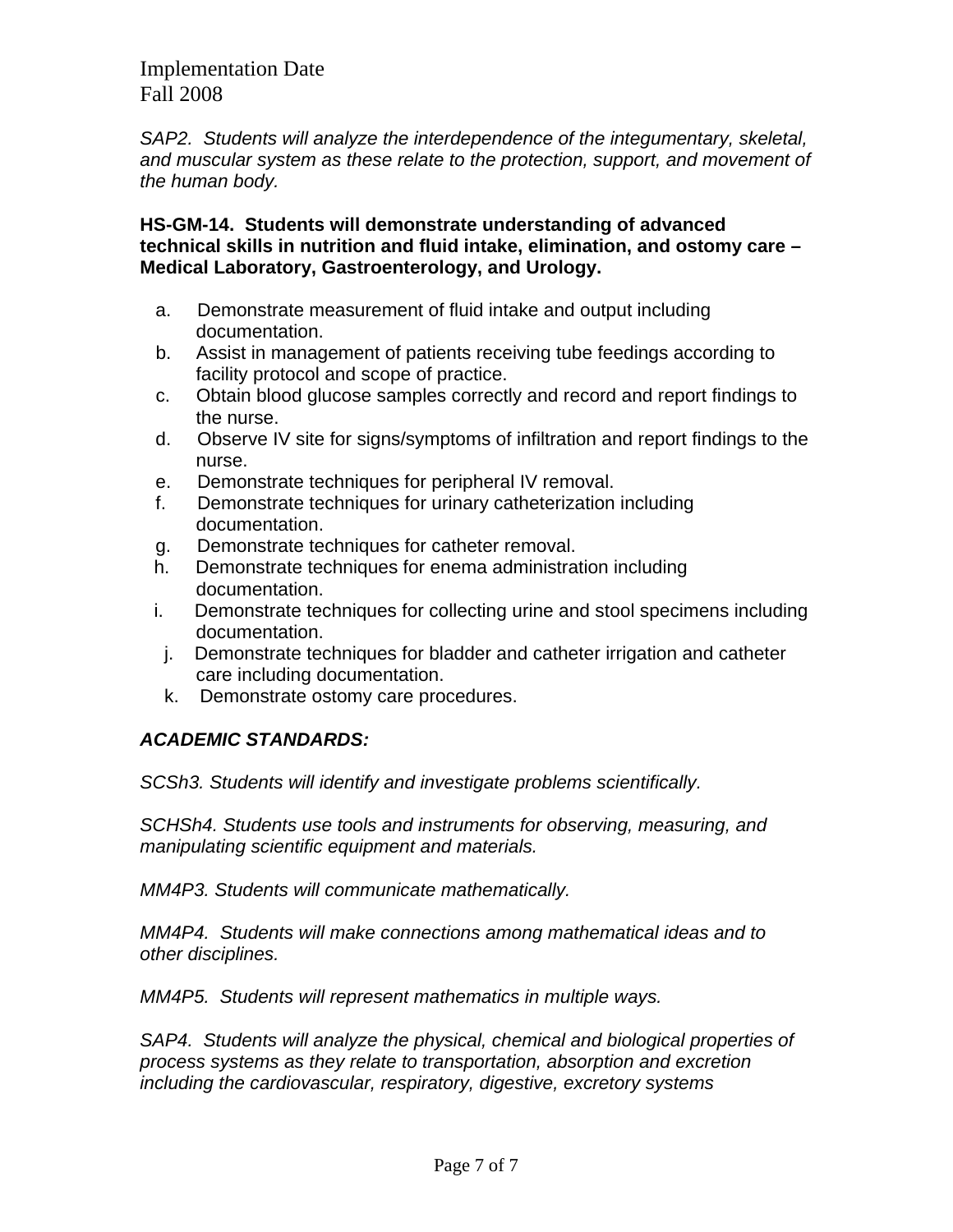#### **HS-GM-15. Students will demonstrate understanding of and perform advanced technical skills in cardiovascular care – Medical Laboratory and Cardiology .**

- a. Describe the difference between a normal and abnormal EKG.
- b. Set up client and apply leads for EKG or cardiac monitoring correctly.
- c. Demonstrate proper procedure for capillary blood tests.
- *d.* Identify and demonstrate techniques for venipuncture procedures based on school and facility protocol.

### *ACADEMIC STANDARDS:*

*SAP4. Students will analyze the physical, chemical and biological properties of process systems as they relate to transportation, absorption and excretion including the cardiovascular, system.* 

#### **HS-TGM-16. Students will demonstrate understanding of the services provided in diagnostic imaging –Diagnostic Imaging Services (Radiology).**

- a. Differentiate between the types of diagnostic imaging techniques, including but not limited to: diagnostic, treatment, and monitoring systems and the types of medical information/records each generates including Computer Assisted Tomography (CAT), Magnetic Resonance Imaging (MRI), Positron Emissions Tomography (PET), Ultrasound Imaging, X-Rays, arrhythmia monitoring, pulmonary monitoring, and Obstetrical/Neonatal monitoring.
- b. Examine the types of medical information/records each generates including but not limited to: Computer Assisted Tomography (CAT), Magnetic Resonance Imaging (MRI), Positron Emissions Tomography (PET), Ultrasound Imaging, X-Rays, arrhythmia monitoring, pulmonary monitoring, and Obstetrical/Neonatal monitoring.
- c. Discuss the impact of technology on diagnostic imaging techniques and treatments such as fiber optics and laser therapy.

## **CTAE Foundation Skills**

The Foundation Skills for Career, Technical and Agricultural Education (CTAE) are critical competencies that students pursuing any career pathway should exhibit to be successful. As core standards for all career pathways in all program concentrations, these skills link career, technical and agricultural education to the state's academic performance standards.

The CTAE Foundation Skills are aligned to the foundation of the U. S. Department of Education's 16 Career Clusters. Endorsed by the National Career Technical Education Foundation (NCTEF) and the National Association of State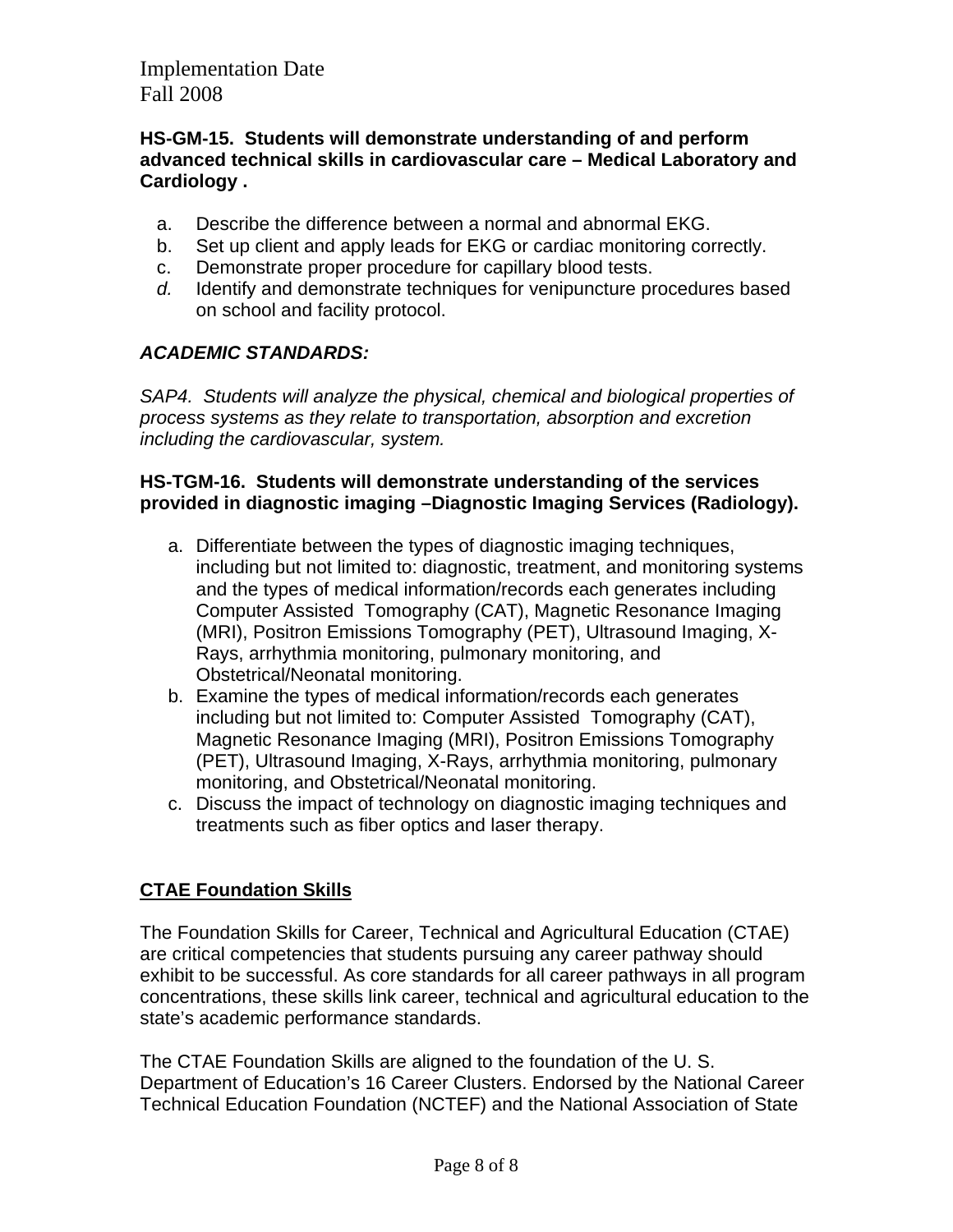Directors of Career Technical Education Consortium (NASDCTEc), the foundation skills were developed from an analysis of all pathways in the sixteen occupational areas. These standards were identified and validated by a national advisory group of employers, secondary and postsecondary educators, labor associations, and other stakeholders. The Knowledge and Skills provide learners a broad foundation for managing lifelong learning and career transitions in a rapidly changing economy.

- **CTAE-FS-1 Technical Skills:** Learners achieve technical content skills necessary to pursue the full range of careers for all pathways in the program concentration.
- **CTAE-FS-2 Academic Foundations:** Learners achieve state academic standards at or above grade level.
- **CTAE-FS-3 Communications:** Learners use various communication skills in expressing and interpreting information.
- **CTAE-FS-4 Problem Solving and Critical Thinking:** Learners define and solve problems, and use problem-solving and improvement methods and tools.
- **CTAE-FS-5 Information Technology Applications:** Learners use multiple information technology devices to access, organize, process, transmit, and communicate information.
- **CTAE-FS-6 Systems:** Learners understand a variety of organizational structures and functions.
- **CTAE-FS-7 Safety, Health and Environment:** Learners employ safety, health and environmental management systems in corporations and comprehend their importance to organizational performance and regulatory compliance.
- **CTAE-FS-8 Leadership and Teamwork:** Learners apply leadership and teamwork skills in collaborating with others to accomplish organizational goals and objectives.
- **CTAE-FS-9 Ethics and Legal Responsibilities:** Learners commit to work ethics, behavior, and legal responsibilities in the workplace.
- **CTAE-FS-10 Career Development:** Learners plan and manage academic-career plans and employment relations.